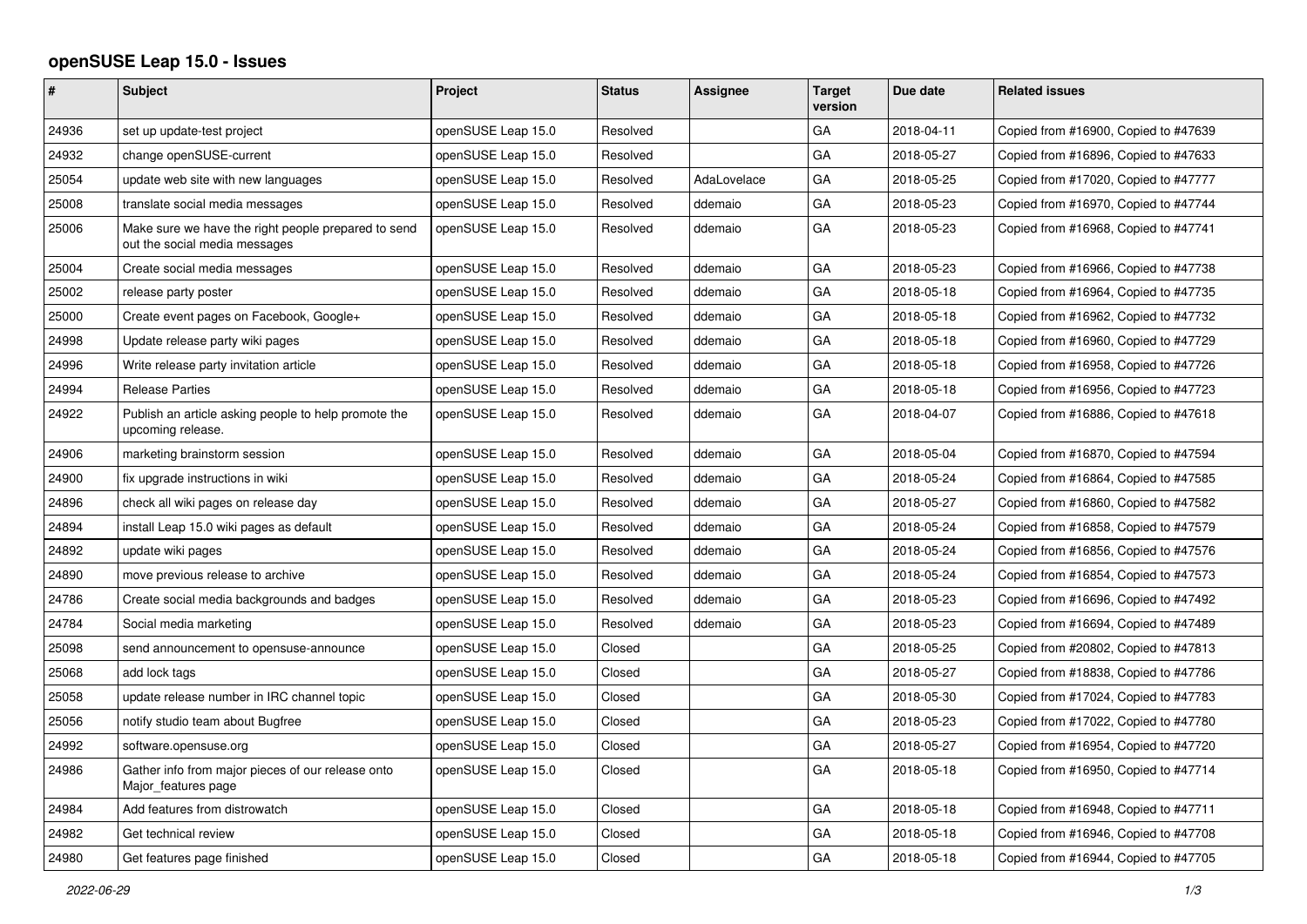| $\vert$ # | Subject                                                 | Project            | <b>Status</b> | Assignee    | <b>Target</b><br>version | Due date   | <b>Related issues</b>                |
|-----------|---------------------------------------------------------|--------------------|---------------|-------------|--------------------------|------------|--------------------------------------|
| 24978     | Move Major Features to feature guide page               | openSUSE Leap 15.0 | Closed        |             | GA                       | 2018-05-18 | Copied from #16942, Copied to #47702 |
| 24976     | Write the Feature Guide                                 | openSUSE Leap 15.0 | Closed        |             | GA                       | 2018-05-18 | Copied from #16940, Copied to #47699 |
| 24960     | Get feedback on the draft press announce                | openSUSE Leap 15.0 | Closed        |             | GA                       | 2018-05-13 | Copied from #16924, Copied to #47675 |
| 24958     | Create a draft press announcement                       | openSUSE Leap 15.0 | Closed        |             | GA                       | 2018-05-13 | Copied from #16922, Copied to #47672 |
| 24956     | Write Press Announcement                                | openSUSE Leap 15.0 | Closed        |             | GA                       | 2018-05-18 | Copied from #16920, Copied to #47669 |
| 24948     | Release Announcement                                    | openSUSE Leap 15.0 | Closed        |             | GA                       | 2018-05-27 | Copied from #16912, Copied to #47657 |
| 24944     | update shop.opensuse.org                                | openSUSE Leap 15.0 | Closed        |             | GA                       | 2018-05-25 | Copied from #16908, Copied to #47651 |
| 24940     | shop.opensuse.org                                       | openSUSE Leap 15.0 | Closed        |             | GA                       | 2018-05-25 | Copied from #16904, Copied to #47645 |
| 24938     | notify mirror admins                                    | openSUSE Leap 15.0 | Closed        |             | GA                       | 2018-05-20 | Copied from #16902, Copied to #47642 |
| 24934     | adjust knapsack for GM                                  | openSUSE Leap 15.0 | Closed        |             | GA                       | 2018-05-20 | Copied from #16898, Copied to #47636 |
| 24930     | Switch count down to hourly rendering                   | openSUSE Leap 15.0 | Closed        |             | GA                       | 2018-05-27 | Copied from #16894, Copied to #47630 |
| 24928     | make GM images available                                | openSUSE Leap 15.0 | Closed        |             | GA                       | 2018-05-20 | Copied from #16892, Copied to #47627 |
| 24926     | install google alerts                                   | openSUSE Leap 15.0 | Closed        |             | GA                       | 2018-05-27 | Copied from #16890, Copied to #47624 |
| 24924     | Update the rsync modules to include new ISO and<br>repo | openSUSE Leap 15.0 | Closed        |             | GA                       | 2018-05-23 | Copied from #16888, Copied to #47621 |
| 24918     | get openSUSE in the Cloud                               | openSUSE Leap 15.0 | Closed        |             | GA                       | 2018-05-27 | Copied from #16882, Copied to #47612 |
| 24916     | tell maintenance&security about Bugfree                 | openSUSE Leap 15.0 | Closed        |             | GA                       | 2018-05-20 | Copied from #16880, Copied to #47609 |
| 24914     | ask maintenance to remove the test updates              | openSUSE Leap 15.0 | Closed        |             | GA                       | 2018-05-24 | Copied from #16878, Copied to #47606 |
| 24912     | sync the release to the mirrors                         | openSUSE Leap 15.0 | Closed        |             | GA                       | 2018-05-20 | Copied from #16876                   |
| 24908     | remind opensuse.org admins of release                   | openSUSE Leap 15.0 | Closed        |             | GA                       | 2018-05-23 | Copied from #16872, Copied to #47597 |
| 24904     | communicate Bugfree issues to marketing                 | openSUSE Leap 15.0 | Closed        |             | GA                       | 2018-05-25 | Copied from #16868, Copied to #47591 |
| 24902     | publish docu                                            | openSUSE Leap 15.0 | Closed        |             | GA                       | 2018-05-27 | Copied from #16866, Copied to #47588 |
| 24888     | update opensuse wiki                                    | openSUSE Leap 15.0 | Closed        |             | GA                       | 2018-05-27 | Copied from #16852, Copied to #47570 |
| 24850     | verify piwik works                                      | openSUSE Leap 15.0 | Closed        |             | GA                       | 2018-05-27 | Copied from #16814                   |
| 24838     | update roadmap                                          | openSUSE Leap 15.0 | Closed        |             | GA                       | 2018-05-25 | Copied from #16802, Copied to #47525 |
| 24802     | Create release counter                                  | openSUSE Leap 15.0 | Closed        |             | GA                       | 2018-07-11 | Copied from #16756, Copied to #47501 |
| 24946     | update wiki                                             | openSUSE Leap 15.0 | Closed        | bmwiedemann | GA                       | 2018-05-25 | Copied from #16910, Copied to #47654 |
| 24942     | request new box image and link                          | openSUSE Leap 15.0 | Closed        | bmwiedemann | GA                       | 2018-05-25 | Copied from #16906, Copied to #47648 |
| 24988     | translate release announcement                          | openSUSE Leap 15.0 | Closed        | ddemaio     | GA                       | 2018-05-20 | Copied from #16952, Copied to #47717 |
| 24974     | send press kit                                          | openSUSE Leap 15.0 | Closed        | ddemaio     | GA                       | 2018-05-20 | Copied from #16938, Copied to #47696 |
| 24972     | Assemble press kit.                                     | openSUSE Leap 15.0 | Closed        | ddemaio     | GA                       | 2018-05-18 | Copied from #16936, Copied to #47693 |
| 24970     | Write 'reviewers guide', the mail for the press         | openSUSE Leap 15.0 | Closed        | ddemaio     | GA                       | 2018-05-16 | Copied from #16934, Copied to #47690 |
| 24968     | Create list of people who can be interviewed            | openSUSE Leap 15.0 | Closed        | ddemaio     | GA                       | 2018-05-27 | Copied from #16932, Copied to #47687 |